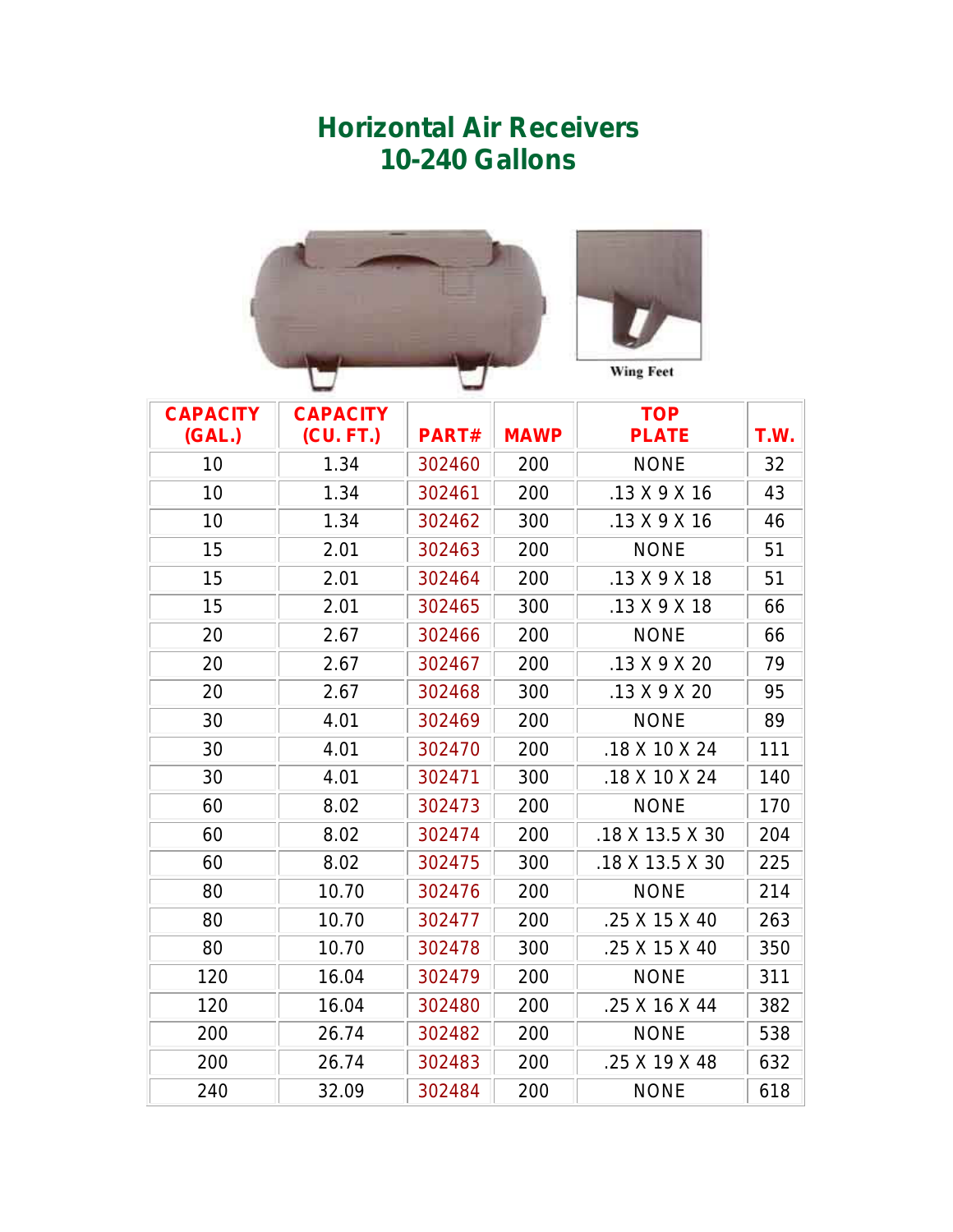| 24በ | 32.09 | 302485 | 200 | .25 X 19 X48 | <b>716</b> |
|-----|-------|--------|-----|--------------|------------|
|-----|-------|--------|-----|--------------|------------|





|                                                            | <b>DIMENSIONS IN INCHES</b> |    |                                                    |      |                                     |      |                                   |                        |          | <b>N.P.T.</b><br><b>OPENINGS</b> |           |           |
|------------------------------------------------------------|-----------------------------|----|----------------------------------------------------|------|-------------------------------------|------|-----------------------------------|------------------------|----------|----------------------------------|-----------|-----------|
| PART#                                                      | OD                          | ΤL | HT                                                 | A    | B                                   | C    | D                                 | Е                      | F        | G                                |           |           |
| 302460                                                     |                             |    | 10.00 30.00 11.56                                  | 5.50 | 9.50                                | 6.00 | 18.00                             | 9.25                   | 1.56 3/4 |                                  | 1/2       | 1/4       |
| 302461                                                     |                             |    | 10.00 30.00 13.06                                  | 5.50 | 9.50                                | 6.00 | 18.00                             | 9.25                   | 1.56 3/4 |                                  | 1/2       | 1/4       |
| 302462 10.00 30.00 13.06                                   |                             |    |                                                    | 5.50 | 9.50                                | 6.00 | 18.00                             | 9.25                   | 1.56 3/4 |                                  | $1/2$ 1/4 |           |
| 302463 12.00 33.00 13.06                                   |                             |    |                                                    | 5.50 | 11.00                               | 6.50 | 20.00                             | 11.00 1.06 3/4 1/2 1/4 |          |                                  |           |           |
| 302464 12.00 33.00 14.56                                   |                             |    |                                                    | 5.50 | 11.00                               | 6.50 |                                   | 20.00 11.00 1.06 3/4   |          |                                  | $1/2$ 1/4 |           |
| 302465 12.00 33.00 14.56                                   |                             |    |                                                    | 5.50 | 11.00                               | 6.50 | 20.00 11.00 1.06 3/4              |                        |          |                                  | 1/2       | 1/4       |
| 302466                                                     |                             |    | 14.00 33.00 16.00                                  | 5.88 | 10.63                               | 8.50 |                                   | 16.00 11.69 2.00       |          | $1 -$<br>1/2                     | 1/2       | 1/2       |
| 302467                                                     |                             |    | 14.00 33.00 18.00 5.88                             |      | 10.63 8.50                          |      | 16.00 11.69 2.00                  |                        |          | $1 -$<br>1/2                     | $1/2$ 1/2 |           |
| 302468                                                     |                             |    | 14.00 33.00 18.00 5.88                             |      | 10.63 8.50                          |      | 16.00 11.69 2.00                  |                        |          | $1 -$<br>1/2                     |           | $1/2$ 1/2 |
| 302469                                                     |                             |    | 16.00 38.00 18.00 5.75 13.25 9.00 20.00 12.81 2.00 |      |                                     |      |                                   |                        |          | $1 -$<br>1/2                     | $3/4$ 1/2 |           |
| 302470                                                     |                             |    | 16.00 38.00 20.63 5.75 13.25                       |      |                                     |      | $ 9.00 $ $ 20.00 $ 12.81 $ 2.00 $ |                        |          | $1 -$<br>1/2                     | $3/4$ 1/2 |           |
| 302471                                                     |                             |    | 16.00 38.00 20.63 5.75                             |      | 13.25                               |      | $9.00$   20.00   12.81   2.00     |                        |          | $1 -$<br>1/2                     | $3/4$ 1/2 |           |
| 302473 20.00 48.00 22.31 7.75 16.25 12.00 24.00 16.50 2.31 |                             |    |                                                    |      |                                     |      |                                   |                        |          | $\overline{2}$                   | $3/4$ 1/2 |           |
| 302474 20.00 48.00 24.44                                   |                             |    |                                                    | 7.75 | 16.25 12.00 24.00 16.50 2.31        |      |                                   |                        |          | $\overline{2}$                   | 3/4       | 1/2       |
| 302475 20.00 48.00 24.44                                   |                             |    |                                                    | 7.75 | 16.25 12.00 24.00 16.50 2.31        |      |                                   |                        |          | $\overline{2}$                   | 3/4       | 1/2       |
| 302476 20.00 63.00 22.31                                   |                             |    |                                                    |      | $9.00$ 22.50 15.50 32.00 16.50 2.31 |      |                                   |                        |          | $\overline{2}$                   | 1         | 1/2       |